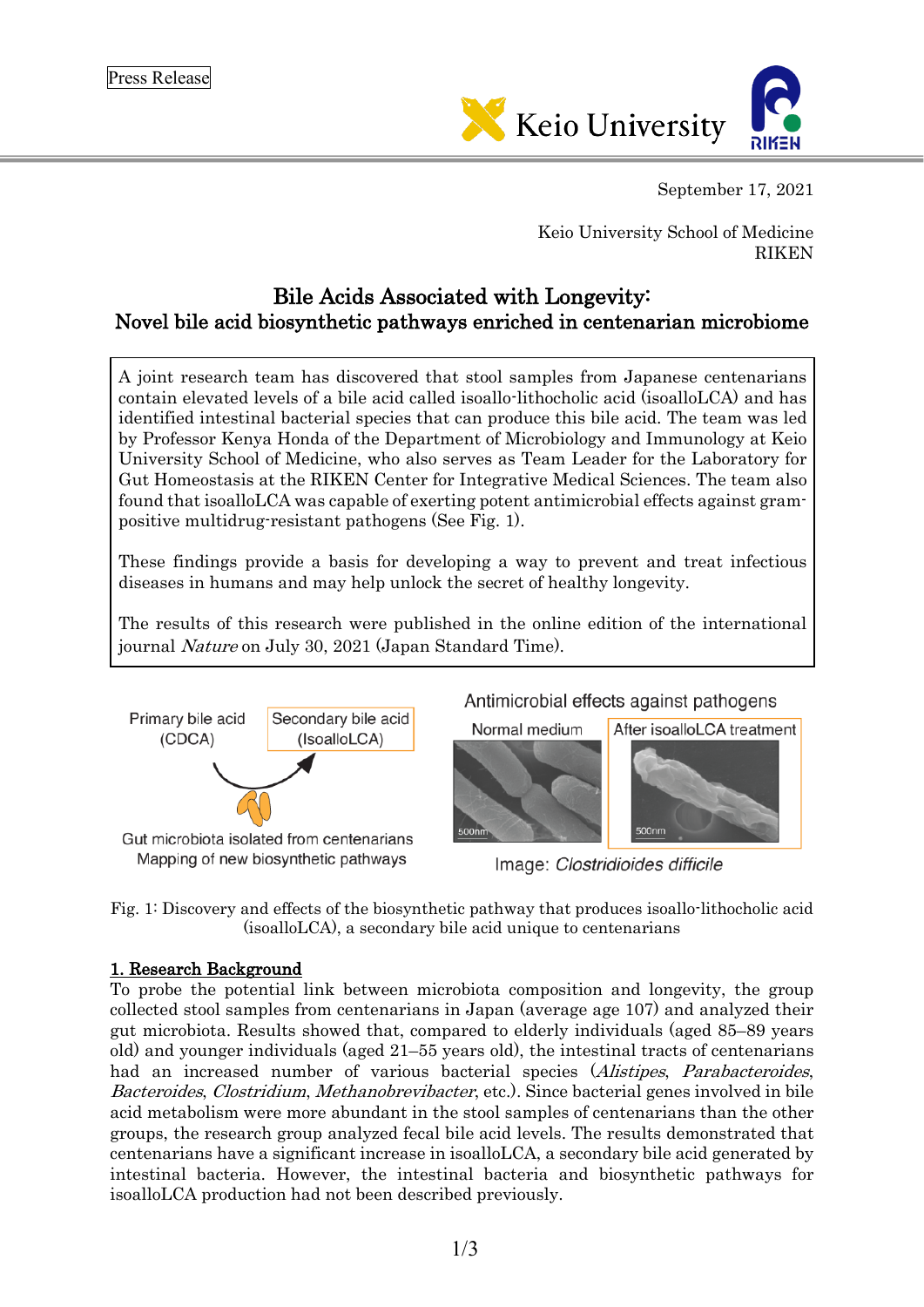### 2. Research Significance and Future Development

Bile acid compounds were incubated with bacterial strains isolated from centenarians. The research group found that *Parabacteroides merdae, Odoribacter laneus*, and Odoribacteraceae strains effectively produced isoalloLCA.

Analysis of sequences of the genomes of bacterial isolates revealed that the isoalloLCAproducing bacterial strains mentioned above commonly possessed an enzyme with homology to 5α-reductase (5AR). In addition, the enzyme 3β-hydroxysteroid dehydrogenase (3βHSDH), which is thought to be involved in bile acid metabolism, was also found to be present adjacent to 5AR. The deletion of the 5AR or 3βHSDH gene in Parabacteroides merdae strain abrogated the production of isoalloLCA. IsoalloLCA was also found to be elevated in vivo by the colonization of germ-free mice with Odoribacteraceae strains.

Since bile acids have been reported to inhibit the growth of pathogenic bacteria, the group tested whether isoalloLCA had similar effects and found that it inhibited the growth of gram-positive pathogens at extremely low concentrations. Clostridioides difficile, a grampositive pathogenic bacterium, is known to elicit problematic healthcare-associated infections. When mice infected with C. difficile were orally administered with an isoalloLCA-producing Odoribacteraceae strain, intestinal C. difficile levels were significantly suppressed.

These results suggest that isoalloLCA provided colonization resistance against grampositive pathogens, thereby promoting the maintenance of a healthy intestinal environment. IsoalloLCA-producing gut microbiota isolated from centenarians may be clinically applicable in the prevention and treatment of intestinal gram-positive pathogen infections.

#### 3. Notes

Part of this research was supported by Leading Advanced Projects for medical innovation (LEAP) (grant #JP20H05627) from the Japan Agency for Medical Research and Development (AMED) and JSPS Grants-in-Aid for Scientific Research (KAKENHI).

- 1. Advanced Research & Development Programs for Medical Innovation (LEAP) Title of Research Development Project: Development of therapeutic cocktails of bacteria isolated from the gut microbiota
- 2. Grants-in-Aid for Scientific Research Program (KAKENHI) Name of Research Project: Unraveling the principles of microbiota function for rationally-designed biotherapeutics

This research was also carried out with the support of the Terumo Life Science Foundation.

#### 4. Research Paper

Title: Novel bile acid biosynthetic pathways are enriched in the microbiome of centenarians

Authors: Yuko Sato, Koji Atarashi, Damian R. Plichta, Yasumichi Arai, Satoshi Sasajiima, Sean M. Kearney, Wataru Suda, Kozue Takeshita, Takahiro Sasaki, Shoki Okamoto, Ashwin N. Skelly, Yuki Okamura, Hera Vlamakis, Youxian Li,